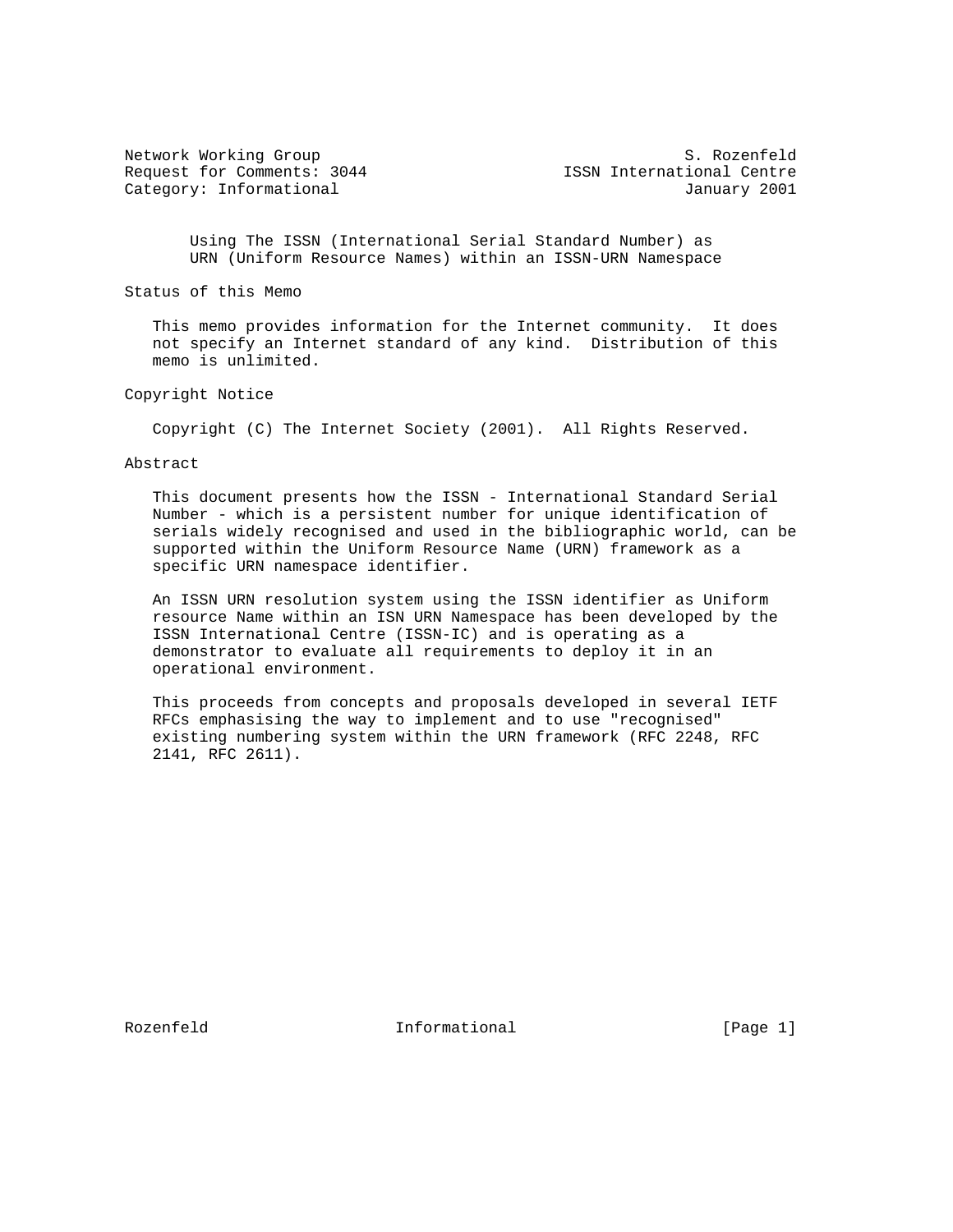Table of Contents

|    | 3                                                   |
|----|-----------------------------------------------------|
|    | 3                                                   |
|    | 3                                                   |
|    | 2.3 The ISSN Bibliographic record<br>$\overline{4}$ |
|    | 4                                                   |
|    | 5                                                   |
|    | 5                                                   |
|    | 5                                                   |
|    | 7                                                   |
|    | 7                                                   |
|    | 8<br>4.1 Overview of the ISSN URN Resolution system |
|    | 9                                                   |
|    | 5. Registration of an ISSN URN Namespace<br>10      |
| б. | 13                                                  |
|    | 13                                                  |
|    |                                                     |
|    |                                                     |

### 1. Introduction

 The ISSN International Centre has undertaken in 1999-2000 an URN implementation taking advantage of the functional compatibility between the ISSN and the URN.

 The present implementation at the ISSN-IC Centre based on IETF RFCs on URN includes a centralised resolution system which allows direct access to electronic resources by using the ISSN identifiers as Uniform Resource Names within an ISSN URN Namespace.

 It demonstrates that the URN can integrate existing identifiers from well established identification schemes used by the bibliographic community.

 Nevertheless, to deploy this demonstrator into a wider operational system a responsible body or infrastructure is needed to assign namespaces and manage an RDS/NAPTR global resolution framework. It is intended here that serials refer to all forms of serials published in printed form as well as in form of electronic resources. Since this document contains a Registration form for an ISSN URN Namespace, this form also includes some paragraphs already present in other parts of this document.

All figures and descriptions are dated 13 July 2000.

Rozenfeld **Informational** Informational [Page 2]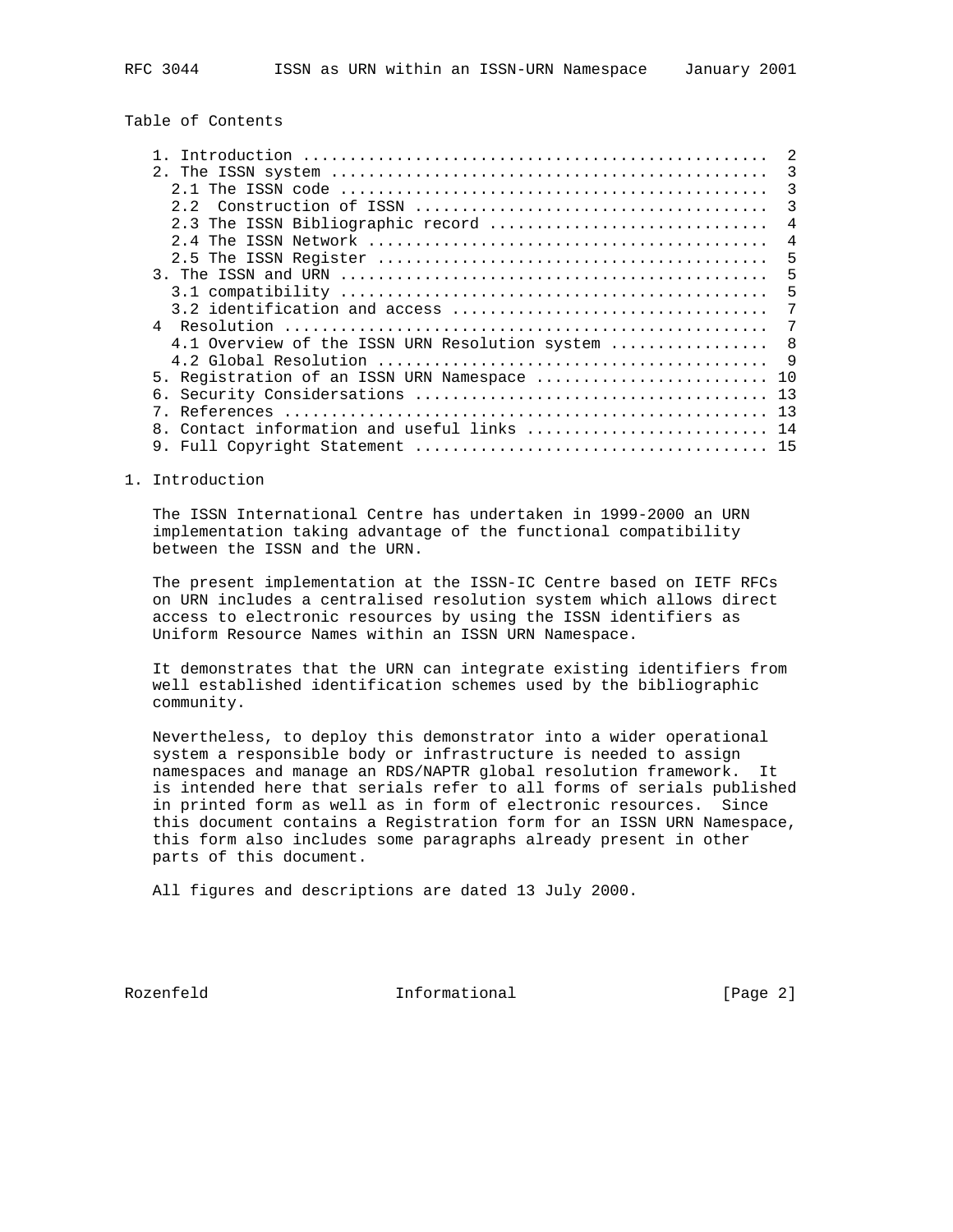2. The ISSN system

 The ISSN system results from a joint UNESCO and ICSU-AB working group on bibliographic descriptions set up in 1967 in order to establish a world registry of serial titles currently issued, stored or archived.

 Today, the ISSN system which is defined by an International standard (ISO 3297), relies on two main data elements:

 The International Standard Serial Number which is a unique identifier for a specific serial publication.

 The key-title, which is a unique name assigned to a serial, and is inseparably linked with its ISSN.

And on a well established framework: the ISSN International network.

2.1 The ISSN code

 The ISSN - International Standard Serials Number is defined in the ISO standard 3297:1998 as a code for the unique identification of serials.

This standard states that:

 Each ISSN is a unique identifier for a specific serial publication. ISSN are applicable to the entire population of serials, whether past, present or to be published in the foreseeable future, whatever the medium of publication.

 Serials include periodicals, newspapers, annuals (such as reports, yearbooks, directories, etc.), and the journals, series, memoirs, proceedings, transactions, etc., of societies.

 Today, ISSN are assigned to data bases and electronic serial resources. Further broadening of the scope to continuing resources is under discussion.

2.2 Construction of ISSN

The ISO 3297 standard states that:

 An ISSN consists of eight digits in arabic numerals 0 to 9, except the last digit which is a check digit and can be sometimes an X. The ISSN has no internal meaningful elements to identify language, country, publisher [or medium.]

Rozenfeld **Informational** Informational [Page 3]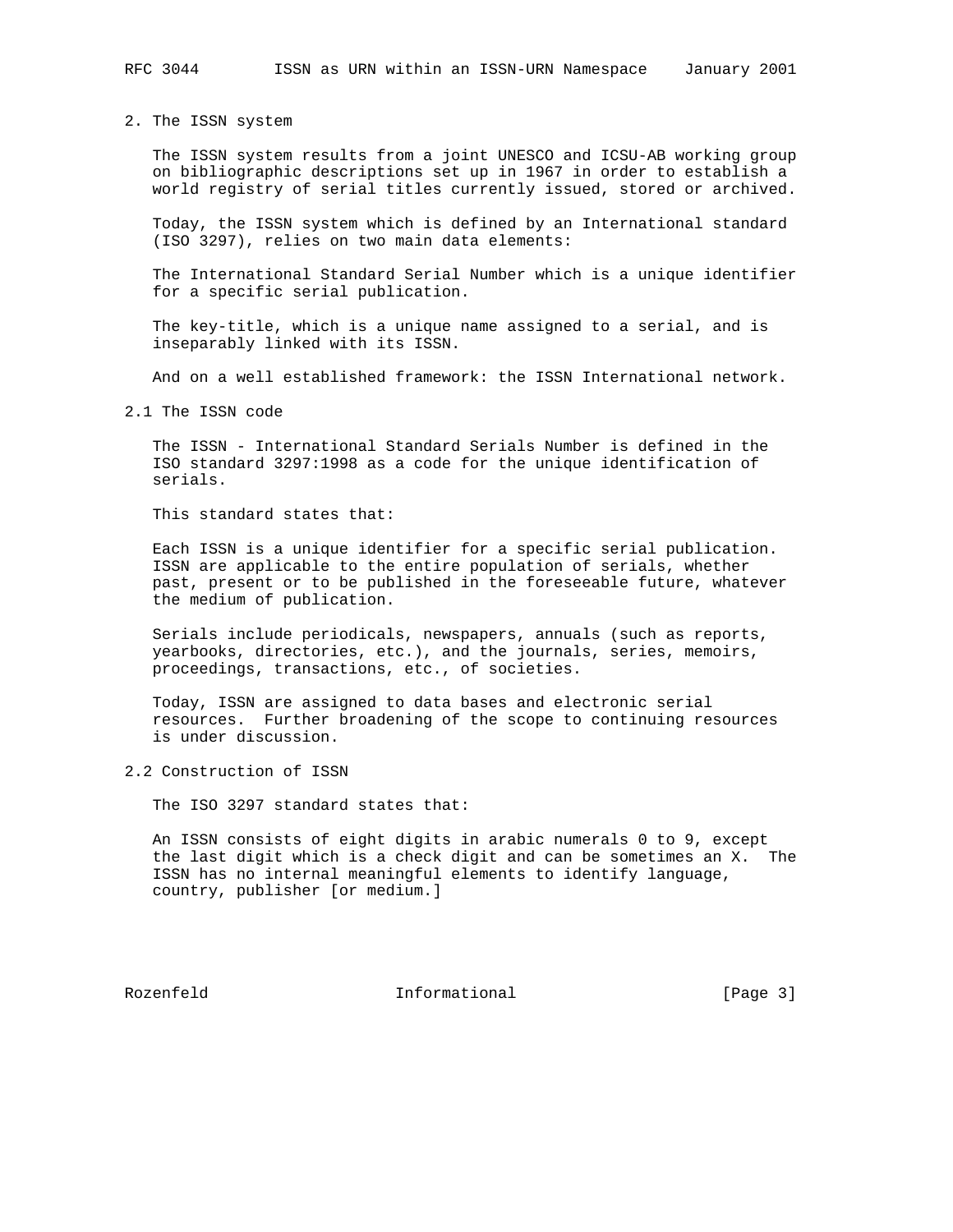The check digit is always located in the extreme right position and is calculated on a modulus 11 basis with weights 8 to 2, using X in lieu of 10 where 10 would occur as a check digit.

 Each ISSN is inseparably linked a "the key title". The Key title is a form of the title which is constructed in order to avoid duplicates so that each key title is unique in the ISSN Data base also named the ISSN Register. ISSN and key titles are equivalent, they both identify without ambiguity a same serial.

 When printed or displayed the ISSN is preceded by the ISSN prefix and a space, and shall appear as two groups of four digits separated by a hyphen.

examples ISSN 0000-0019 ISSN 1560-1560

 ISSN are constructed and distributed by the ISSN International Centre to National Centres for assignment.

2.3 The ISSN Bibliographic record

 It contains in addition to the ISSN and key-title some thirty bibliographic data elements enabling the unambiguous and secure identification of a serial.

 One characteristic of an ISSN bibliographic record is that it contains other ISSN in linking fields in order to establish relationships between the given serial and a set of other related serials already identified.

 To recognise and to allow access to serial resources in digital form, the ISSN format has included additional data elements:

- A medium code which indicates the medium of the given serial
- A linking field to express relations between the different forms of "equivalent" serials on different media (from printed version to online as well as from online to printed)
- The location of an electronic resource: the URLs of a given resource.
- 2.4 The ISSN network
	- It is the operational structure, main functions of which are:
	- collecting the material which needs to be identified
	- assigning the ISSN and the key title to a serial for unambiguous identification
	- creating and editing bibliographic records in ISSN format

Rozenfeld **Informational** Informational [Page 4]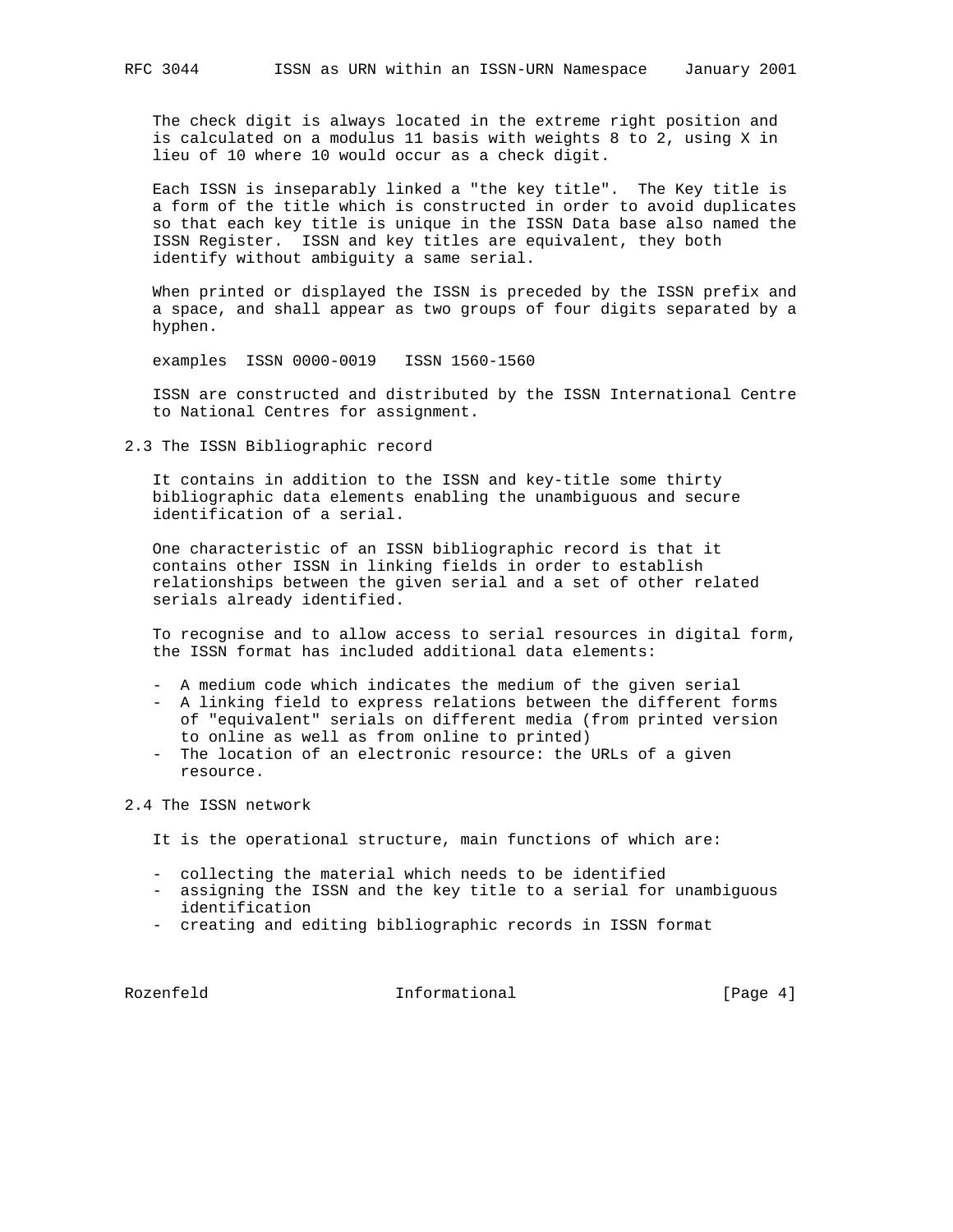- making available the bibliographic records

It consists of:

- National Centres 69 centres responsible for the identification of serials published in their respective countries. Records created by National Centres are transmitted to the ISSN-IC for validation and update of the ISSN Register.
- The International Centre which co-ordinates the network and acts as a National Centre for serials published by International institutions and by countries with no National Centre. It collects and checks all bibliographic records to update in a consistent way the ISSN Register.

It maintains the ISSN Register and makes it available.

2.5 The ISSN Register

 It is a data base controlled and maintained by the ISSN-IC. It consists in 970 000 bibliographic records stored in ISSN-MARC format (a subset of USMARC format ) which are available on different media (CD-ROM, DAT, and on the Internet).

- 3. THE ISSN AND URN
- 3.1 ISSN compliance with URN requirements

 The different specifications and requirements on URNs have been studied from the following documents:

 URN Syntax (RFC 2141, May 1997 - R. Moats)

 Using Existing Bibliographic Identifiers as Uniform Resource Names (RFC 2288 February 1998 - C. Lynch, R. Daniel)

 Functional Requirements for Uniform Resource Names (RFC 1737, December 1994 - K. Sollins, L. Masinter)

 URN Namespace Definition Mechanisms (RFC 2611, June 1999 - L. Daigle, R. Iannella)

 A URN Namespace for IETF Documents (RFC 2648, August 1999 - R. Moats)

Requirements for URNs' functional capabilities (from RFC 1737)

Rozenfeld **Informational** Informational [Page 5]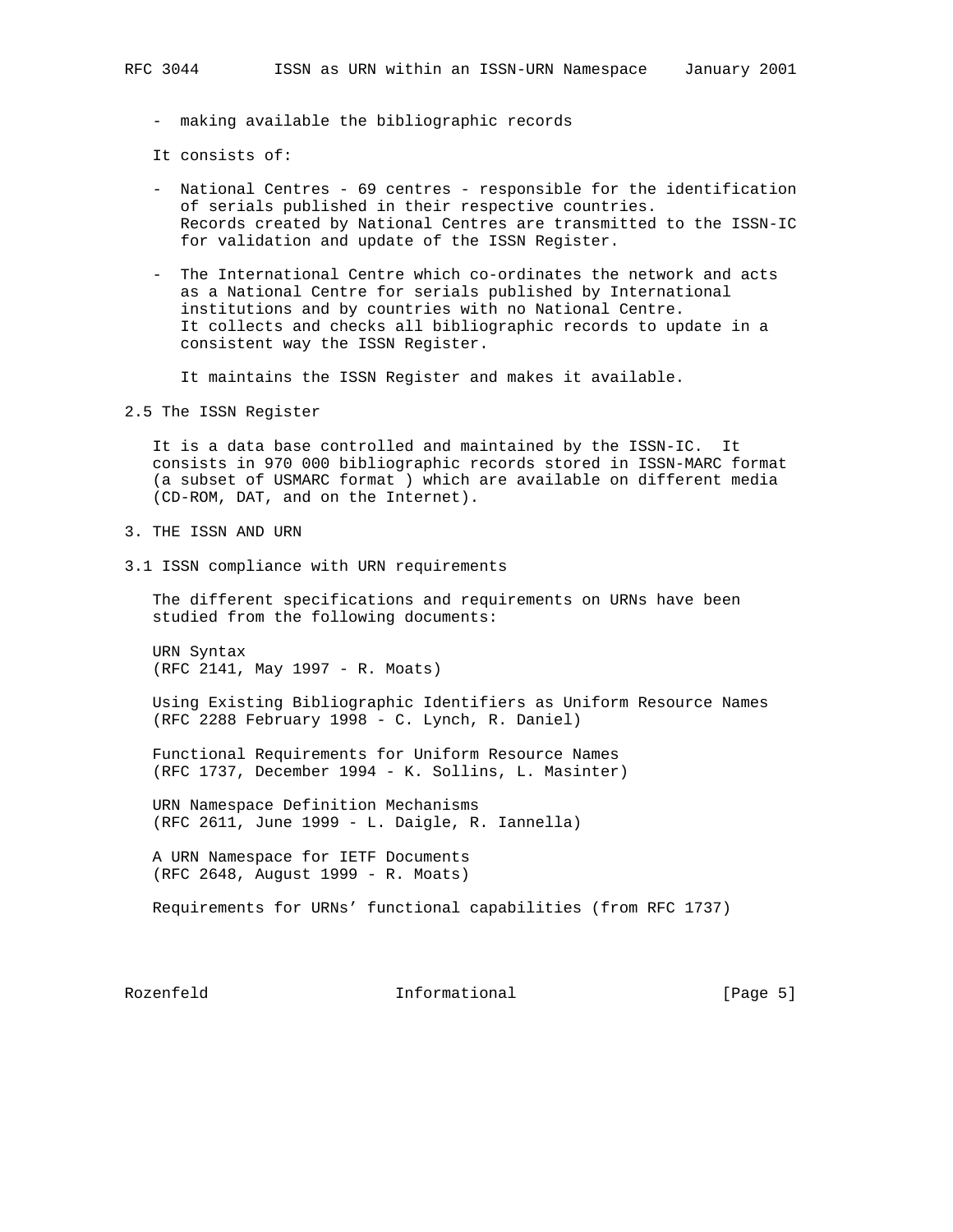Global scope: A URN is a name with global scope which does not imply a location. It has the same meaning everywhere.

 - Applicable for ISSN. Accordingly to ISO standard 3297 there is no limitations for serial resource identification.

 Global uniqueness: The same URN will never be assigned to two different resources.

 - Applicable for ISSN. By definition an ISSN is assigned to one and only one serial resource. Once assigned, an ISSN is never re assigned.

Persistence: The lifetime of a URN is permanent.

 - Applicable for ISSN. All ISSN are registered in the ISSN Register data base which covers current serial resources as well as ceased.

 Scalability: URNs can be assigned to any resource that might conceivably be available on the network, for hundreds of years.

 - Applicable for ISSN. More than 98500000 ISSN have yet been assigned.

 Legacy support: The scheme must permit the support of existing legacy naming systems.

 - Applicable for ISSN. By definition the ISSN system is a legacy identification system for serial resources.

 Independence: It is solely the responsibility of a name issuing authority to determine the conditions under which it will issue a name.

- Applicable for ISSN. By definition of the ISSN system.

 Resolution: For URNs that have corresponding URLs, there must be some feasible mechanism to translate a URN to a URL.

 - Applicable for ISSN. The ISSN-IC has developed an ISSN URN resolver which translates one given ISSN into one or several URLs.

 In addition to these basic requirements on the functional elements of the URNs, there are other requirements for how they are encoded in a string:

 Single encoding, Simple comparison, Simple human transcribability, Transport friendliness, Machine consumption, Text recognition.

Rozenfeld **Informational** Informational [Page 6]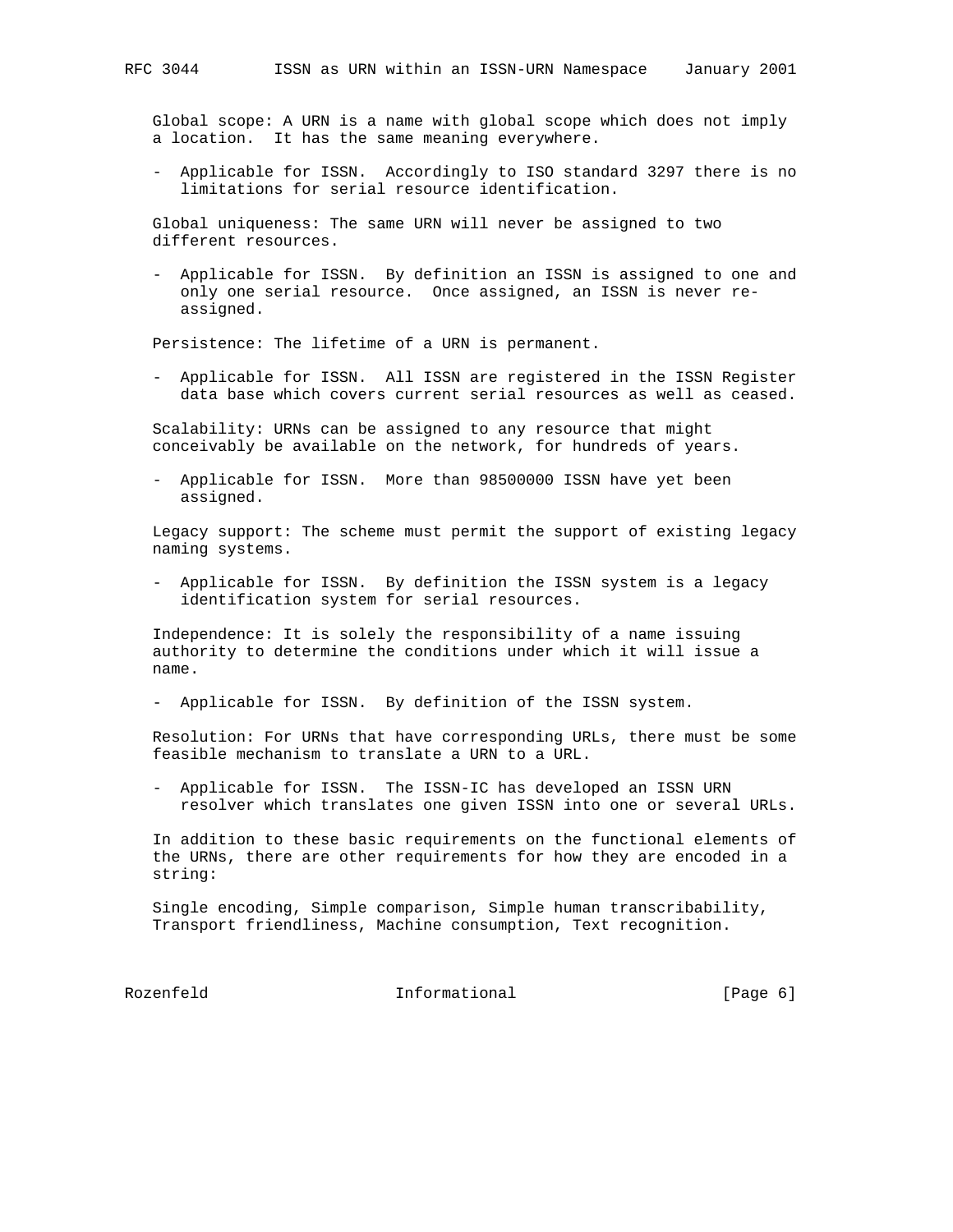- Applicable to ISSN. As defined in the ISO standard the ISSN is a very simple and short character string which fully responds to those requirements.

 Considering the aim of the ISSN, its framework and new developments for electronic serial resources identification, we can state that the ISSN fulfills all expressed URN requirements.

#### Syntax requirements

 Considering syntax requirements (RFC2141) for an URN namespace and the URN syntax, an ISSN based URN namespace is compliant with such requirements since it does not use any reserved characters.

 In RFC 2288 (4.2 Encoding Considerations and Lexical Equivalence) it is stated that:

 There is no problem representing ISSN in the namespace - specific string of URNs since all characters valid in the ISSN are valid in the namespace-specific URN string, and %-encoding is never required.

Example: urn:ISSN:1046-8188

 Supplementary comparison rules are also appropriate for the ISSN namespace, hyphens should be dropped prior to comparison and occurrences of 'x' normalised to uppercase.

## 3.2 Identification and access

 The role of an URN is also to provide safe access to the characteristics of a resource and to the resource itself. One may view an ISSN bibliographic record as a metadata since it contains different data information on the resource which is to be identified, described, located and/or accessed.

 The ISSN is widely used as an identification number for serial resources. Since the ISSN Network provides the URLs corresponding to the identified resources the ISSN is now also a tool for the location and access to resources on the Internet. This is achieved by an ISSN URN resolution system.

### 4. RESOLUTION

 The different specifications and requirements on URN resolution have been studied from the following documents:

 URI Resolution Services Necessary for URN Resolution (RFC 2483, January 1999 - M. Mealling)

Rozenfeld Informational [Page 7]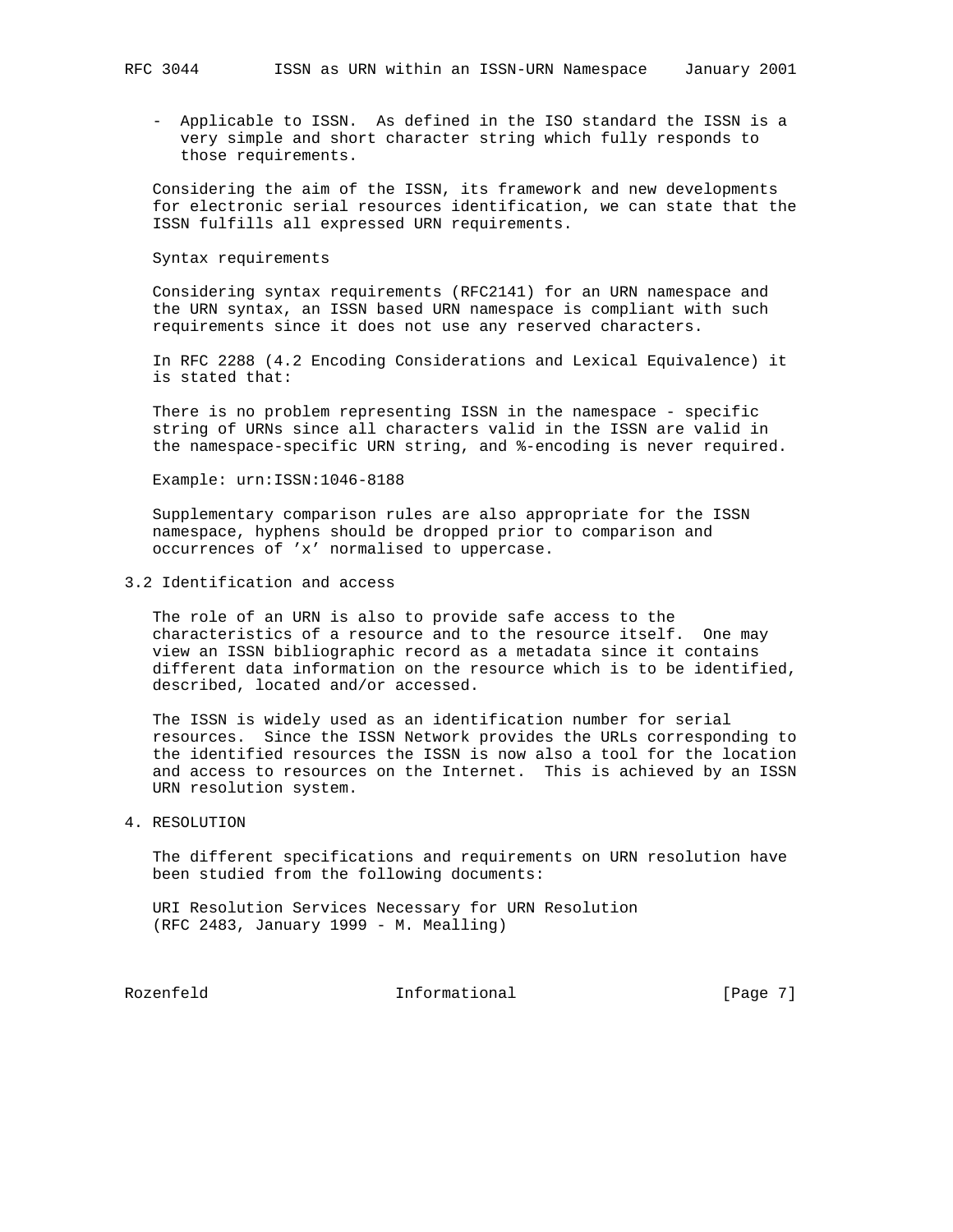Resolution of Uniform Resource Identifiers using the Domain Name

 System (RFC 2168 June 1997 - R. Daniel, M. Mealling )

 Architectural Principles of Uniform Resource Name Resolution (RFC 2276, January 1998 - K. Sollins )

4.1. Overview of the ISSN URN Resolution system

 Using ISSN as Uniform Resource Name implies that some mapping mechanism is provided to ensure a reliable access to available resources when using Internet tools like a standard Web browser.

 From the technical point of view this has led to develop within our system the different pieces of software and services required to fulfill such aim.

 The resolution software be able to translate a given ISSN-URN into electronic locations:

- location of the bibliographic description or metadata
- location of the periodical itself (if it is in electronic form).

 These electronic locations are expressed in form of URLs for which persistence is not ensured. As a consequence the URLs which are stored for resolution have to be checked and updated to ensure relevant mapping with the corresponding URNs.

 The URLs which are stored in the database must be checked regularly for accuracy and if changes occur they have to be reported in the ISSN-URN resolver database.

 The browser has to include the URN facility which allows to express the location of a given resource in form of an ISSN, this means that if the standard browsers do not include the URN option a "plug-in" is to be developed.

Thus, four types of developments have been considered:

Design and implementation of a resolver:

 - In a first step a global centralised resolution system has been developed and implemented on one resolution server located at the ISSN International Centre.

 It ensures effective mapping between a given ISSN and one or several URL(s) which implies that "multiple resolution" is performed by design and implementation of an ISSN-URL mapping file.

Rozenfeld Informational [Page 8]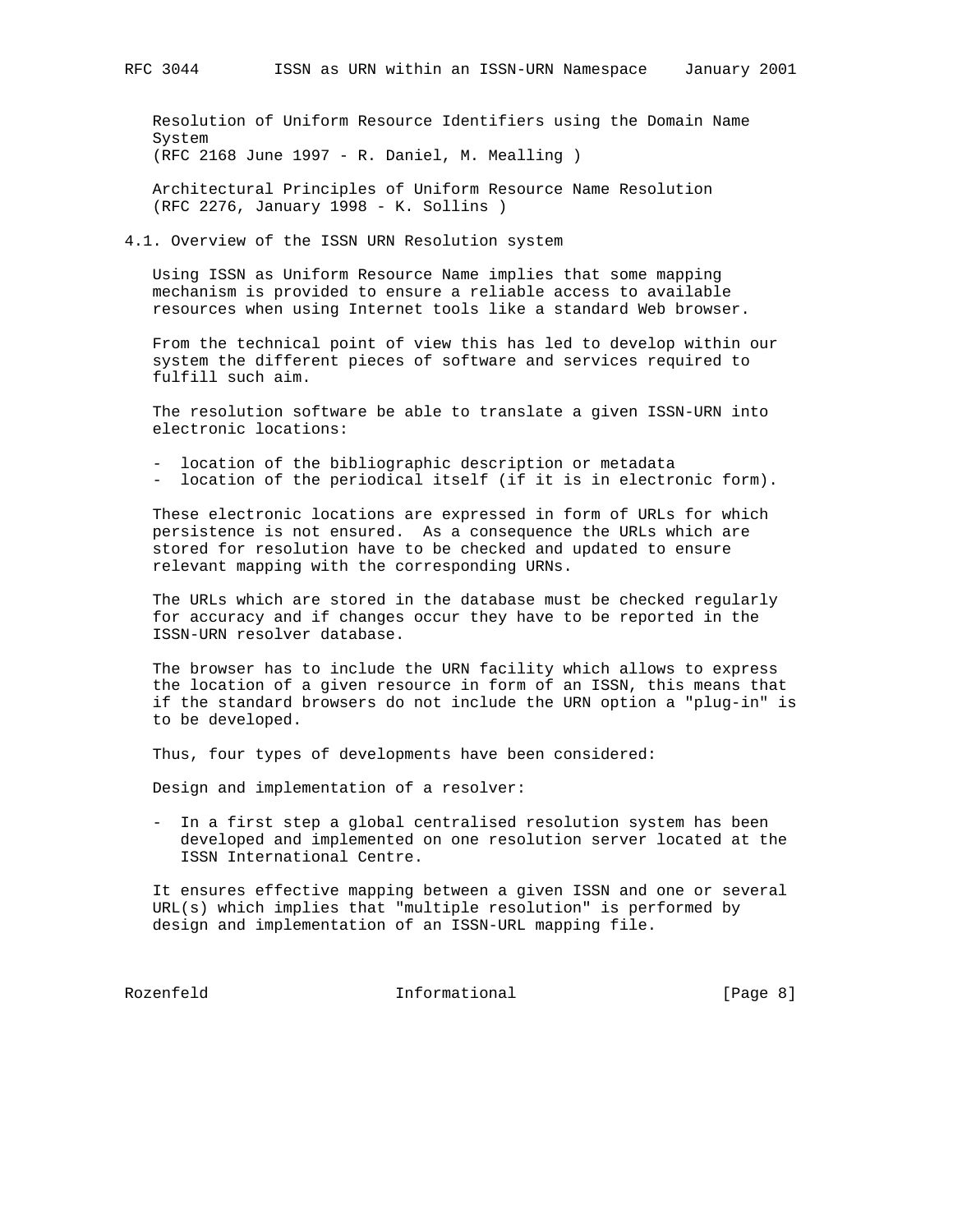- Today, the principal method to map ISSN with URLs is to extract them from ISSN registered records and to store them in a separate file structured specially for the resolution process. Besides, other ways to get URLs for bibliographic resources identified by ISSN are tested. Management data as well as attributes are linked to URLs in order to recognise objects handled by the resolver.

Design and implementation of an URL checker:

 - In order to control the persistence and the accessibility to ISSN-URN a robot called the "URL Watcher" has been written to control the status of all URLs stored in the ISSN-URL mapping file. Broken or redirected URLs are detected and stored to permit efficient resolution.

Design and implementation of a browser plug-in:

 - The existing browsers do not include today the URN "protocol" functionality. One expect to have it implemented in a near future. A plug-in for Netscape communicator and MS-Explorer has been developed and is available.

 This enables to enter directly the ISSN preceded by the string "urn:ISSN:" in the browsers address box instead of typing the URL and as result to get displayed the bibliographic record or/and the online resource. Clicking on an ISSN on an HTML page gives the same result.

example: urn:ISSN:1560-1560

4.2 Global resolution

 Since the ISSN system is not addressing a local environment (like a given Library) and is expected to be linked to other URNs (or other identification services) for identification of serial related resources having other levels of granularity, we have to consider an evolution of the present resolution implementation to a global resolution system.

 Resolution and especially global resolution is considered as a major issue for becoming an ISSN URN Namespace.

 This is expressed in the following statement (from RFC 2611, "URN Namespace Definition Mechanisms"):

Rozenfeld **Informational** Informational [Page 9]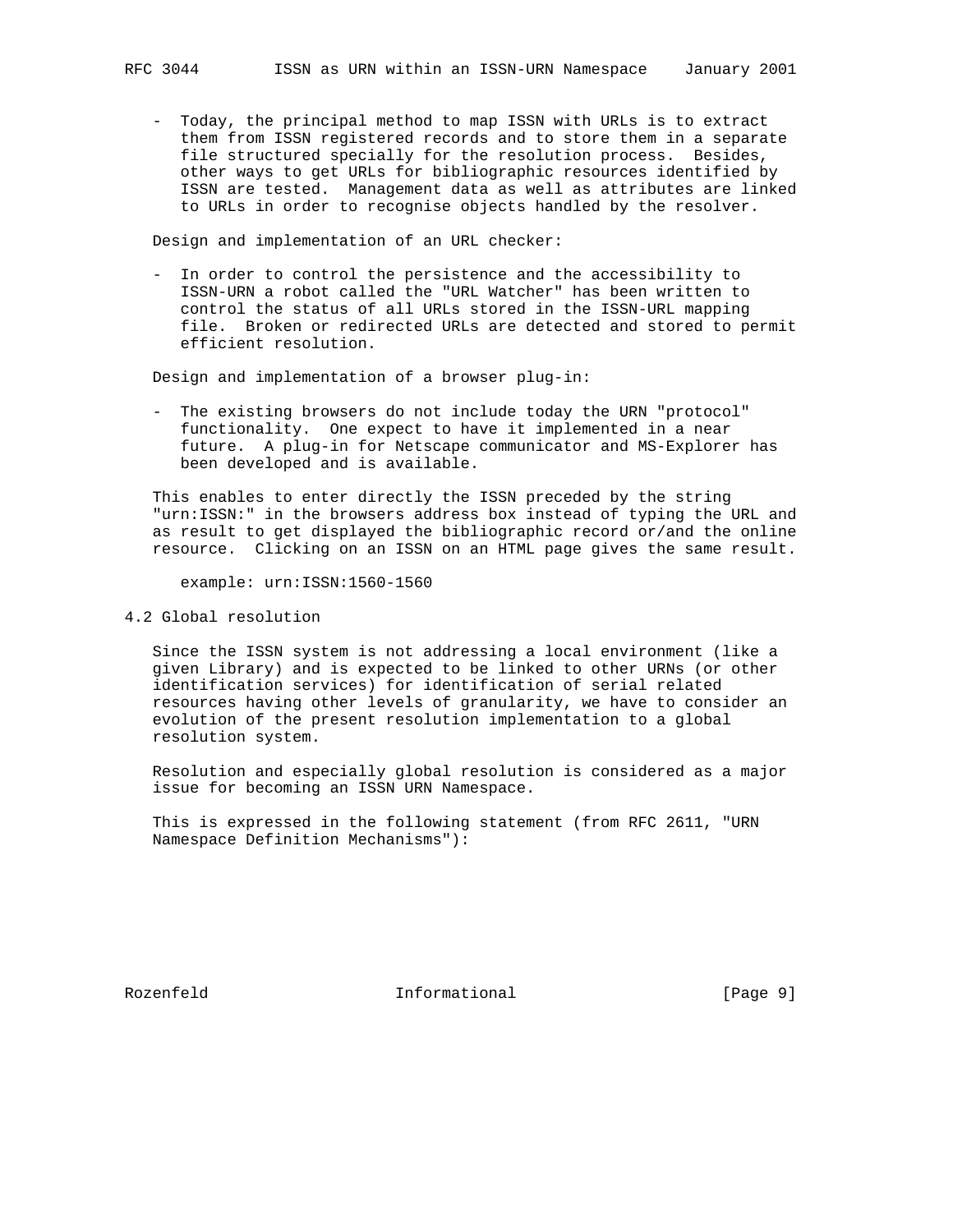Process for identifier resolution:

 If a namespace is intended to be accessible for global resolution, it must be registered in an RDS (Resolution Discovery System, see [RFC2276]) such as NAPTR. Resolution then proceeds according to standard URI resolution processes, and the mechanisms of the RDS.

 Our present views and evaluations to be integrated in such RDS System for global resolution for an ISSN URN Namespace are mainly based on concepts and proposals from the following RFCs:

 RFC 2276 for RDS architecture for global resolution, RFC 2168 for the NAPTR DNS extension,

 From a technical point of view our present resolution system is flexible enough to take place in a RDS/NAPTR resolution framework.

5. Namespace registration

Namespace ID:

ISSN

Registration Information:

 Version 1 Date: 2000-08-28

Declared registrant of the namespace:

Name: S. ROZENFELD (Mr.)

E-mail: rozenfeld@issn.org

Affiliation: ISSN International Centre

 Address: 20, rue Bachaumont 75002 PARIS FRANCE

Declaration of syntactic structure:

 In accordance with the ISO standard 3297 - Information and documentation International Standard Serial Number(ISSN)-(1998)

Rozenfeld **Informational** [Page 10]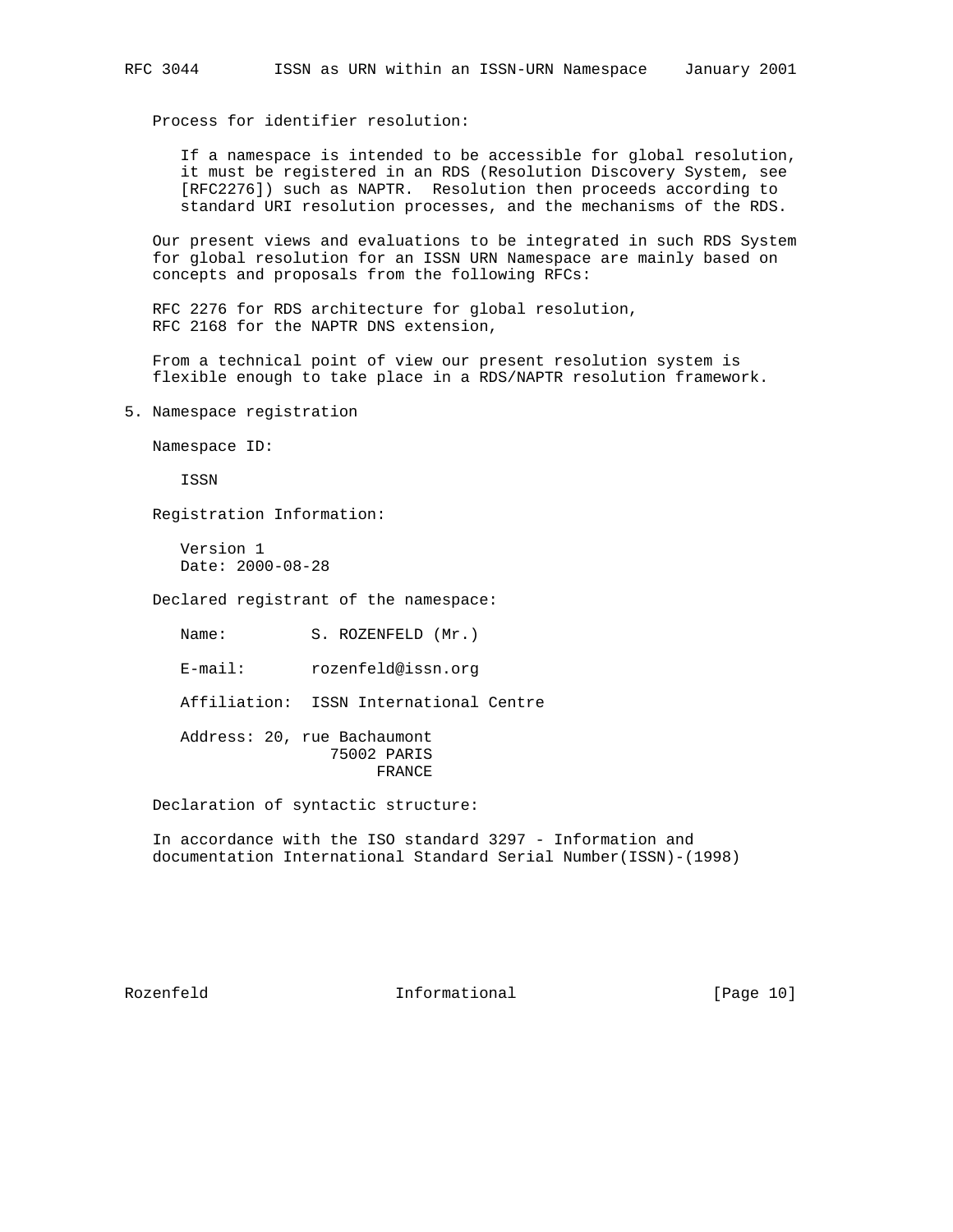The ISSN consists of eight digits in Arabic numerals 0 to 9, except the last digit which is a check digit and can sometimes be an X. The ISSN has no internal meaningful elements to identify language, country, publisher.

 The check digit is always located in the extreme right position and is calculated on a modulus 11 basis with weights 8 to 2, using X in lieu of 10 where 10 would occur as a check digit.

 Each ISSN is inseparably linked to the serials title "the key title" which is a constructed form of the title in order to avoid duplicates so that each key title is unique within the ISSN Data base. ISSN and key titles are equivalent, they both identify without ambiguity a same serial.

 When printed or displayed the ISSN is preceded by the ISSN prefix and a space, and shall appear as two groups of four digits separated by a hyphen

Therefore the ISSN structure is as follows:

NNNN-NNNC

 where N is a Digit character [0..9] C is either a Digit character or letter "X" [0..9,X] C is the check character

 An ISSN URN Namespace structure is conformant to URN syntax requirements (RFC 2141).

 examples urn:ISSN:0259-000X urn:ISSN:1560-1560

Relevant ancillary documentation:

 ISO 3279 Information and documentation - International Standard Serial Number (ISSN)

 The ISSN: an identifier for serials in digital form. Compatibility with the URN framework. (ISSN International Centre - January 1999)

 The ISSN-URN project. (ISSN International Centre - October 1999)

Identifier uniqueness considerations:

Uniqueness is guaranteed by ISSN definition.

Rozenfeld **Informational** Informational [Page 11]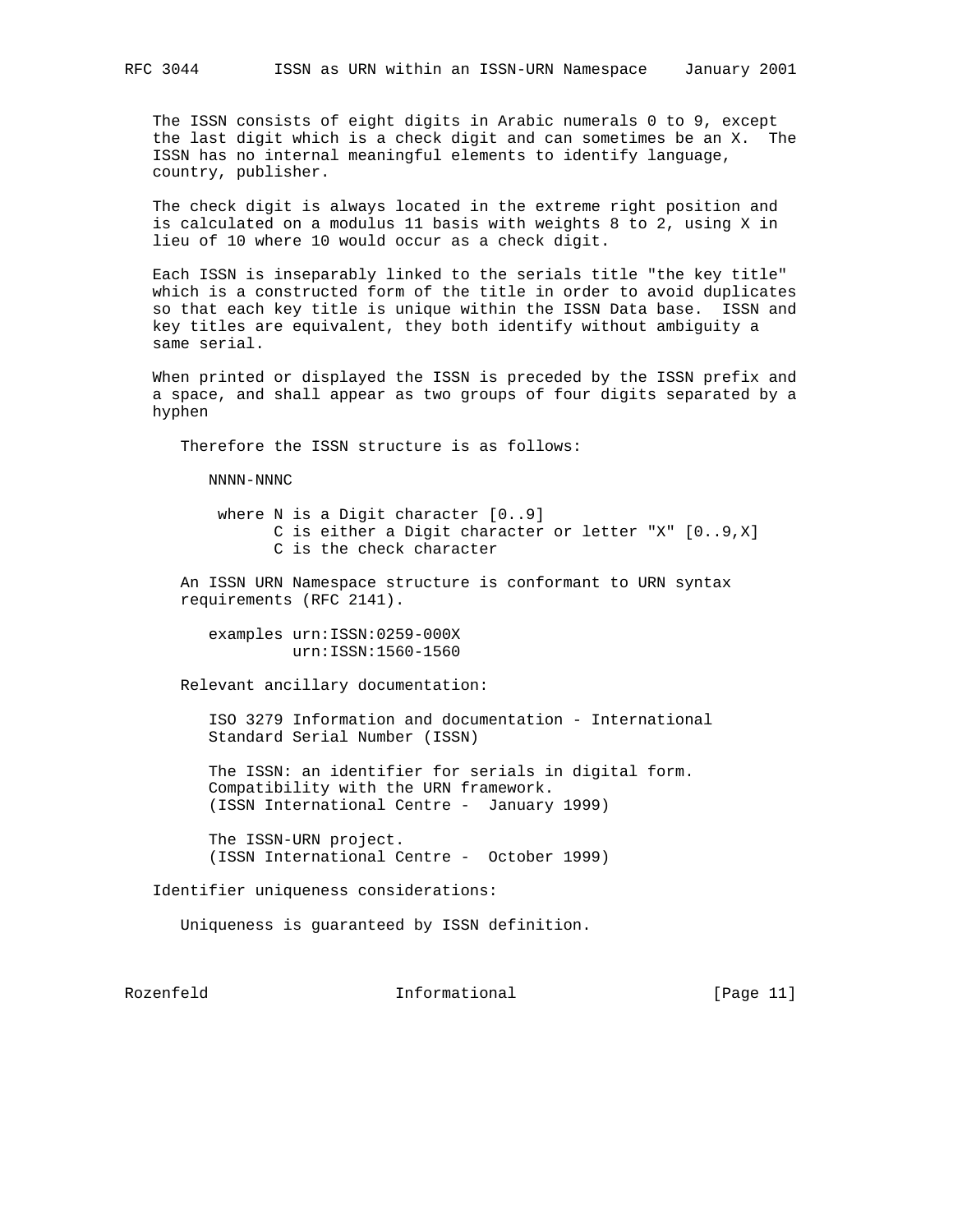As defined in the ISO 3279 each ISSN is a "unique" identifier for a specific serial publication.

 A different ISSN is assigned to each publication issued on different media.

An ISSN is never re-assigned.

Identifier persistence considerations:

 Persistence of ISSN is guaranteed by the maintenance and update of the ISSN Register by the ISSN Centres. Even records for "ceased" publications still remain in the ISSN database, and links between serials belonging to a same "family" are expressed with related ISSN within the records. This linking mechanism extends the current Identifier persistence concept.

Process of identifier assignment:

 The ISSN network consisting in 68 National Centres and the International Centre:

- collects the material to be identified
- checks for identification all types of serials including electronic serial resources.
- assigns an ISSN to each different periodical.
- establish the bibliographic record.
- makes available the data.

 The data consisting in bibliographic records is centralised at the ISSN International Centre for global uniqueness checking. A given ISSN refers to one and only one form of the title, he key-title which is a key element of the bibliographic record as well as the ISSN.

 Today, the ISSN database contains more than 950 000 bibliographic records and a special attention is given to electronic publication resources and related metadata, and the way to access them.

Process for identifier resolution:

 As a first step the ISSN International Centre has developed a centralised ISSN-URN resolver with multiple resolution capabilities which runs as a demonstrator.

 In a second step we expect the ISSN Namespace to be accessible for global resolution and to provide a set of resolution services compliant with the RDS/NAPTR proposals.

Rozenfeld **Informational** Informational [Page 12]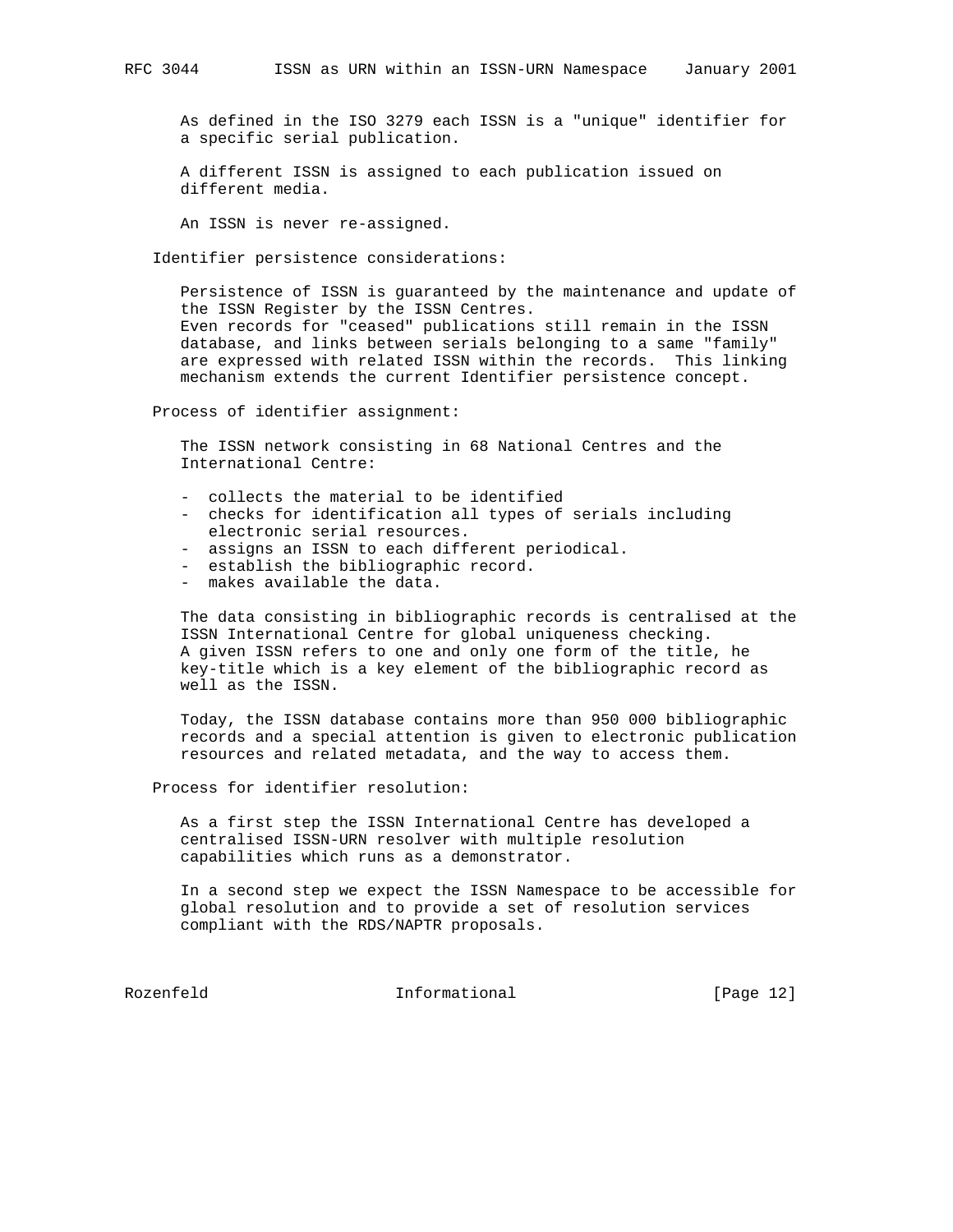Rules for Lexical Equivalence:

 The check digit if 'X' is case-sensitive. Thus, if "x" is found it must be translated in upper case.

The hyphen between the 4th and the 5th digit can be omitted

Conformance with URN Syntax:

There are no characters reserved.

Security Considerations

 Because this namespace defines no additional reserved characters it does not add any security consideration.

Validation mechanism:

None specified today.

Scope:

Global.

6. Security Considerations

Security issues are discussed in section 5.

- 7. References
	- [1] ISO 3279 Information and documentation International Standard Serial Number (ISSN)
	- [2] The ISDS Manual ISSN International Centre (Paris, 1983) (under revision)
	- [3] Moats, R., "URN Syntax", RFC 2141, May 1997.
	- [4] Sollins, K. and L. Masinter, "Functional Requirements for Uniform Resource Names", RFC 1737, December 1994.
	- [5] Lynch, C., Preston, C. and R. Daniel, "Using Existing Bibliographic Identifiers as Uniform Resource Names", RFC 2288, February 1998.
	- [6] Daniel, R. and M. Mealling, "Resolution of Uniform Resource Identifiers using the Domain Name System", RFC 2168, June 1997.

Rozenfeld **Informational Informational** [Page 13]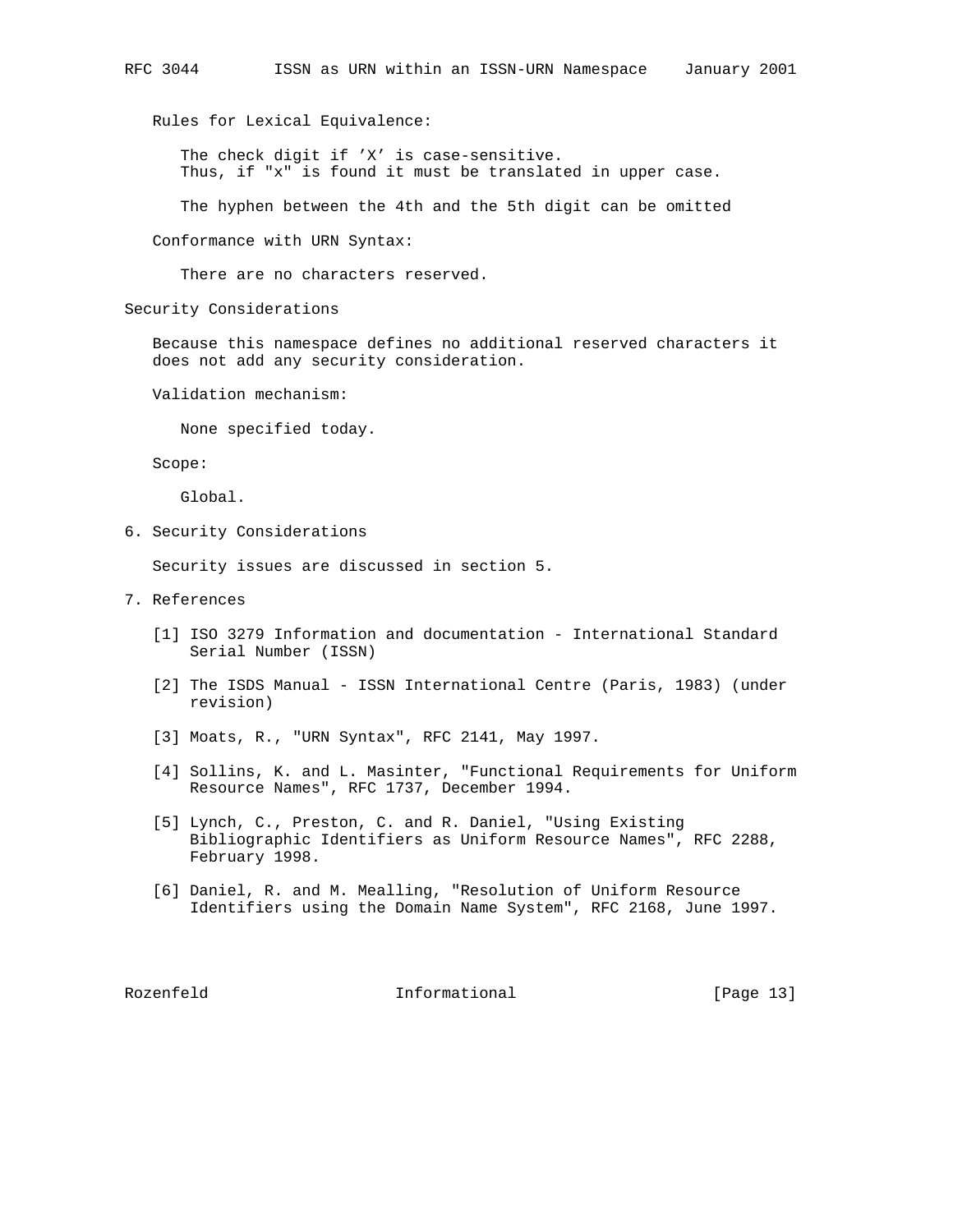[7] Sollins, D., "Architectural Principles of Uniform Resource Name Resolution", RFC 2276, January 1998.

8. Contact Information and useful links

 Slawek Rozenfeld (Mr.) Head, Computer Section ISSN International Centre 20, rue Bachaumont 750002 PARIS FRANCE

 EMail: rozenfeld@issn.org issnic@issn.org

 ISSN Web site http://www.issn.org ISSN-URN links http://www.issn.org/urn/

Rozenfeld Informational [Page 14]